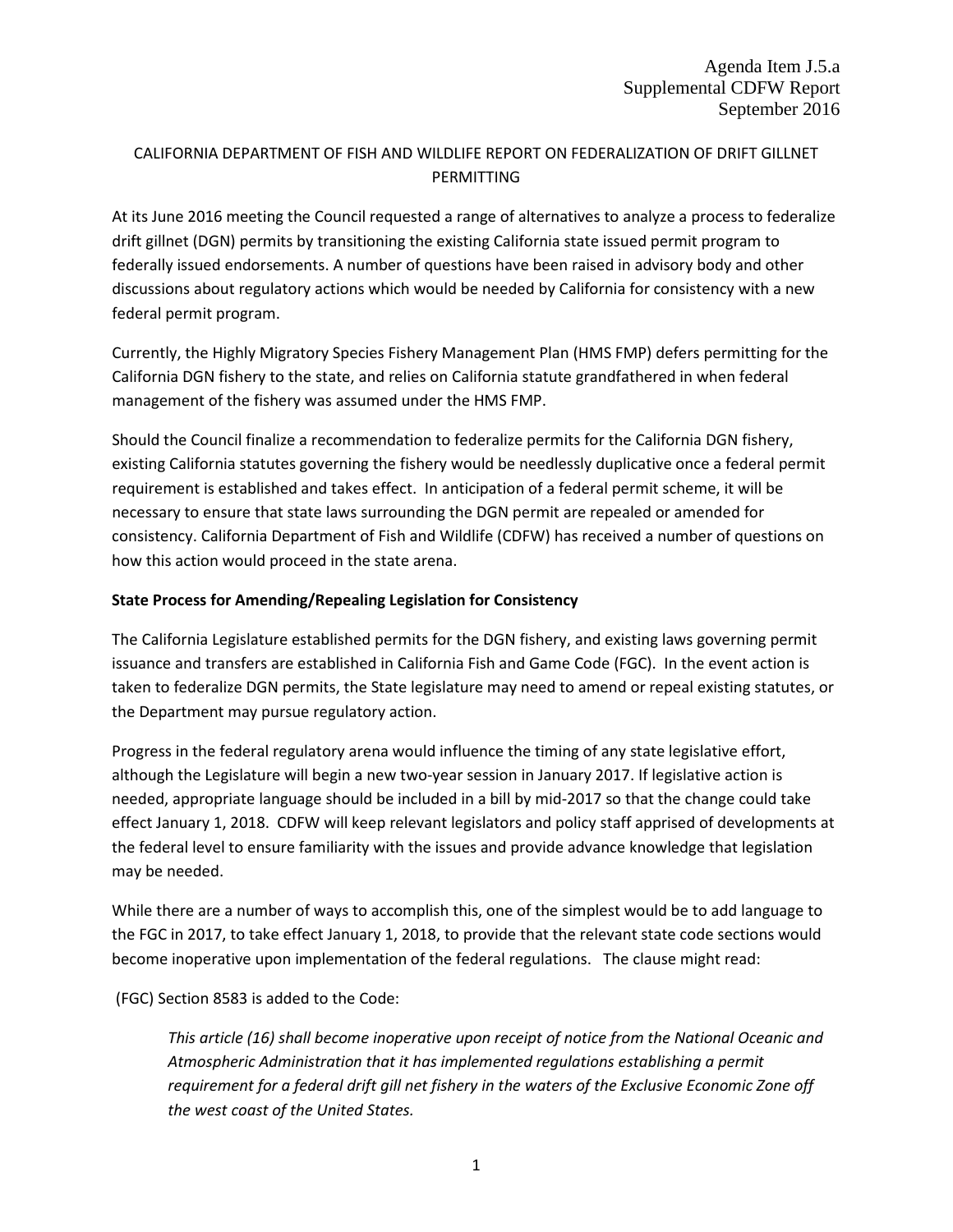An alternative approach would be to wait until federal action has occurred, then pursue "clean-up" legislation to repeal the obsolete sections of state law. CDFW will work with NMFS regulatory staff to develop language that will work best to streamline the state and federal rule processes to minimize confusion for law enforcement and fishermen, and to accommodate needs and timelines identified by the permitting functions of each agency.

One additional option would be to use authority provided to the Department pursuant to existing FGC Section 7652. Section 7652 is intended to provide the state a regulatory mechanism to conform state fishery management programs to federal programs adopted under the Magnuson-Stevens Fishery Conservation and Management Act. Depending on the form federalization takes, this may be an alternative route to consider.

Coordination between NMFS and CDFW will be essential to ensure a seamless transition from state to federal authority, and to determine which of the above options would be most appropriate to eliminate the existing state permit program. Development of the specific regulatory language establishing the new federal requirement, the timing of effectiveness, and the terms of the new federal permit or endorsement (calendar year/fishing year, etc., transfer provisions, effective dates), are examples of items that will require close coordination between agencies.

## **Latency**

During the Council's June discussion, a request was made for information on fishery participation levels; e.g., the number of 'active' permits in recent fishing seasons. CDFW fish ticket and DGN permit holder information indicates that as of September 14, 66 DGN permits have been renewed, with an additional eght that have until the end of the season (March 31, 2017) to renew with substantial late fees. Table 1 shows the number of 2016-17 DGN permit holders who were active for a specified percentage of seasons the permit was held from 1991-92 to 2016-17, broken out by permits renewed for the 2016-17 season (as shown in Figure 2a), permits renewed for the 2015-16 season which have yet to renew (as shown in Figure 2b), original holders of DGN permits which have been transferred in the last three years, and new holders of those transferred permits (as shown Figure 2c). Numbers for >90% - >0% are cumulative; those for 0% are stand alone. A substantial portion of permit holders have been less active since the PLCA was instated (Figure 1).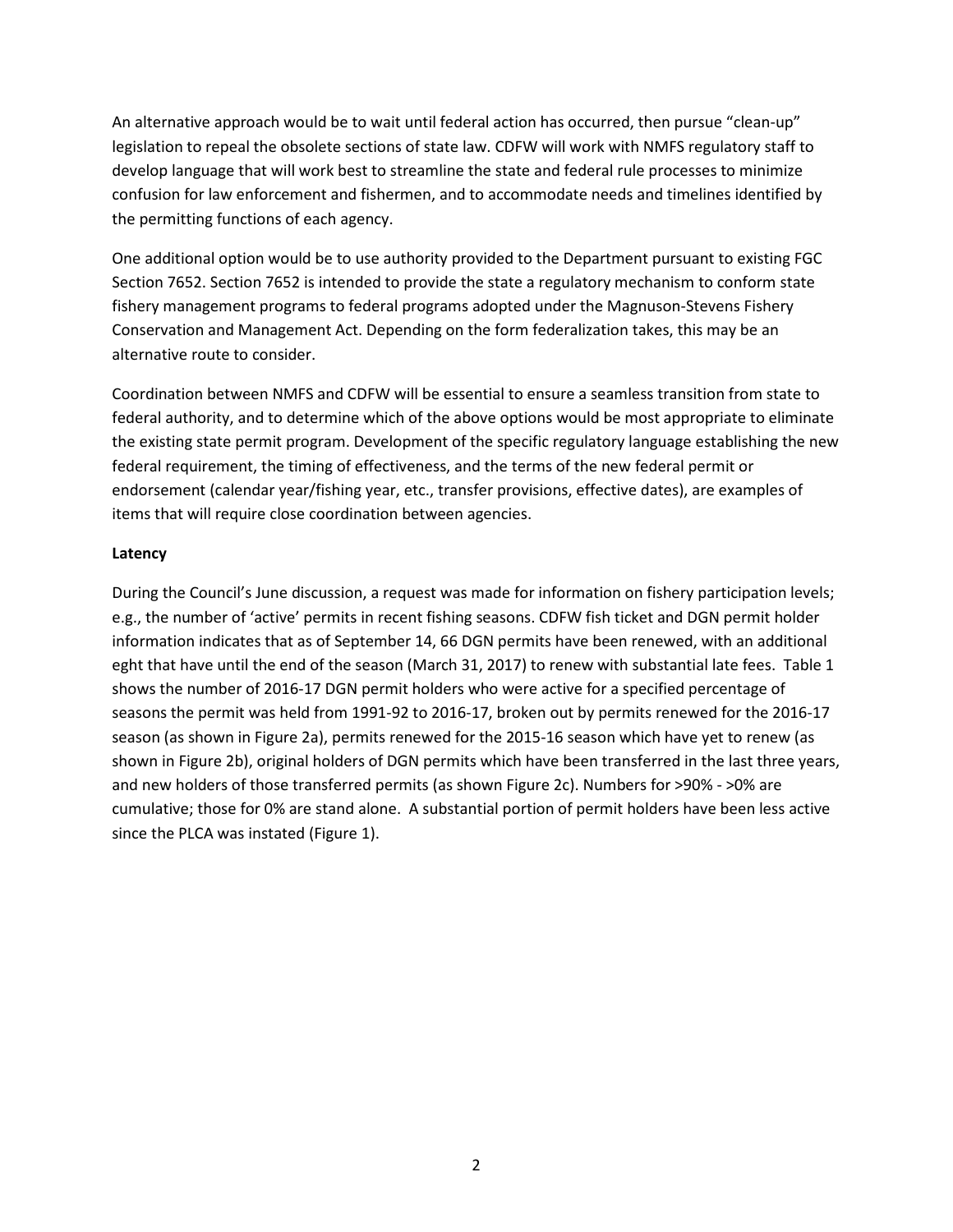**Table 1. Number of DGN permit holders who were active for a specified percentage of seasons the permit was held from 1991-92 to 2016-17 (refer to Figure 1 below). Un-renewed permits have yet to be renewed for the 2016-17 season.**  Data Source: CDFW CFIS and logbook data, extracted September 8, 2016.

|                                | Overall, Percentage of Active Seasons |      |      |      |        |    |
|--------------------------------|---------------------------------------|------|------|------|--------|----|
| <b>Permit Status</b>           | $>90\%$                               | >75% | >50% | >25% | $>0\%$ | 0% |
| Renewed                        |                                       | 11   | 21   | 37   | 52     |    |
| Un-renewed                     |                                       |      |      | 4    |        |    |
| Transferred (original holders) | 0                                     |      |      |      |        |    |
| Transferred (new holders)      |                                       |      |      |      |        |    |

# Overall, Percentage of Active Seasons

# Pre-PLCA, Percentage of Active Seasons

|                                | >90% | >75% | $>50\%$ | >25% | $>0\%$ | 0% |
|--------------------------------|------|------|---------|------|--------|----|
| Renewed                        | 4    | 18   | 35      | 43   | 46     | 12 |
| Un-renewed                     |      |      |         |      |        | 3  |
| Transferred (original holders) |      |      |         |      |        | 3  |
| Transferred (new holders)      |      |      |         |      |        |    |

#### Post-PLCA, Percentage of Active Seasons

|                                | >90% | >75% | $>50\%$ | >25% | $>0\%$ | 0% |
|--------------------------------|------|------|---------|------|--------|----|
| Renewed                        |      | 12   | 19      | 29   | 44     | 14 |
| Un-renewed                     |      |      |         |      | b      |    |
| Transferred (original holders) |      |      |         |      |        |    |
| Transferred (new holders)      |      |      |         |      |        |    |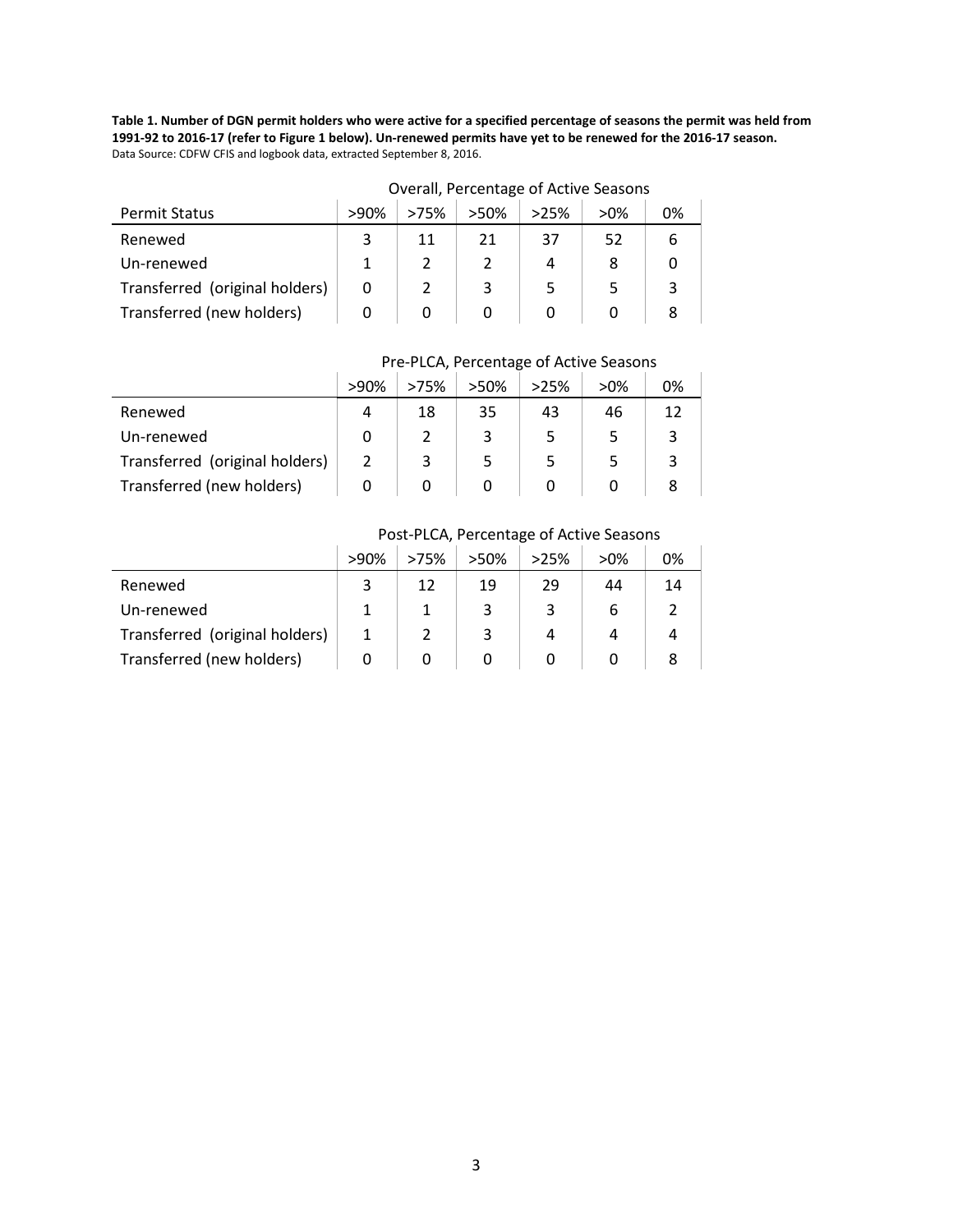

**Figure 1. Number of issued and active California DGN permits, 1999-00 to 2016-17\* seasons. \*2016-17 season is incomplete and data preliminary.** 

Data Source: CDFW CFIS and logbook data, extracted September 14, 2016.

#### **General Gillnet Permits**

Existing statutory language in the FGC requires DGN permit holders and prospective DGN transferees to possess a general gillnet (GGN) permit. In the event of repeal of the state's DGN permit requirement, the general gillnet statutory language would remain intact, and would continue to require fishermen to possess a GGN permit when making landings into California of fish taken with gillnet gear. Fishermen participating in the federal DGN fishery under a federal DGN permit or endorsement can concurrently comply with the state's requirement to possess a state GGN permit when landing fish taken with gillnet gear. At this time, CDFW does not foresee any potential conflicts between California's current GGN permit system and the potential federalization of the DGN permits. CDFW will work with NMFS regulatory staff to address any issues that may arise during the transition from state to federal authority.

Since possession of a state GGN permit will continue to be a requirement for fishing DGN off of California, this requirement will continue to limit the pool of fishermen to which a DGN permit (either state or federalized) can be transferred.

Like the DGN permit, the GGN permit is limited entry. As of September 14, 117 GGN permits have been renewed, with an additional 8 that have until the end of the season to renew with substantial late fees. Unlike the current state DGN permit, GGN permits have a landing requirement in order to be eligible for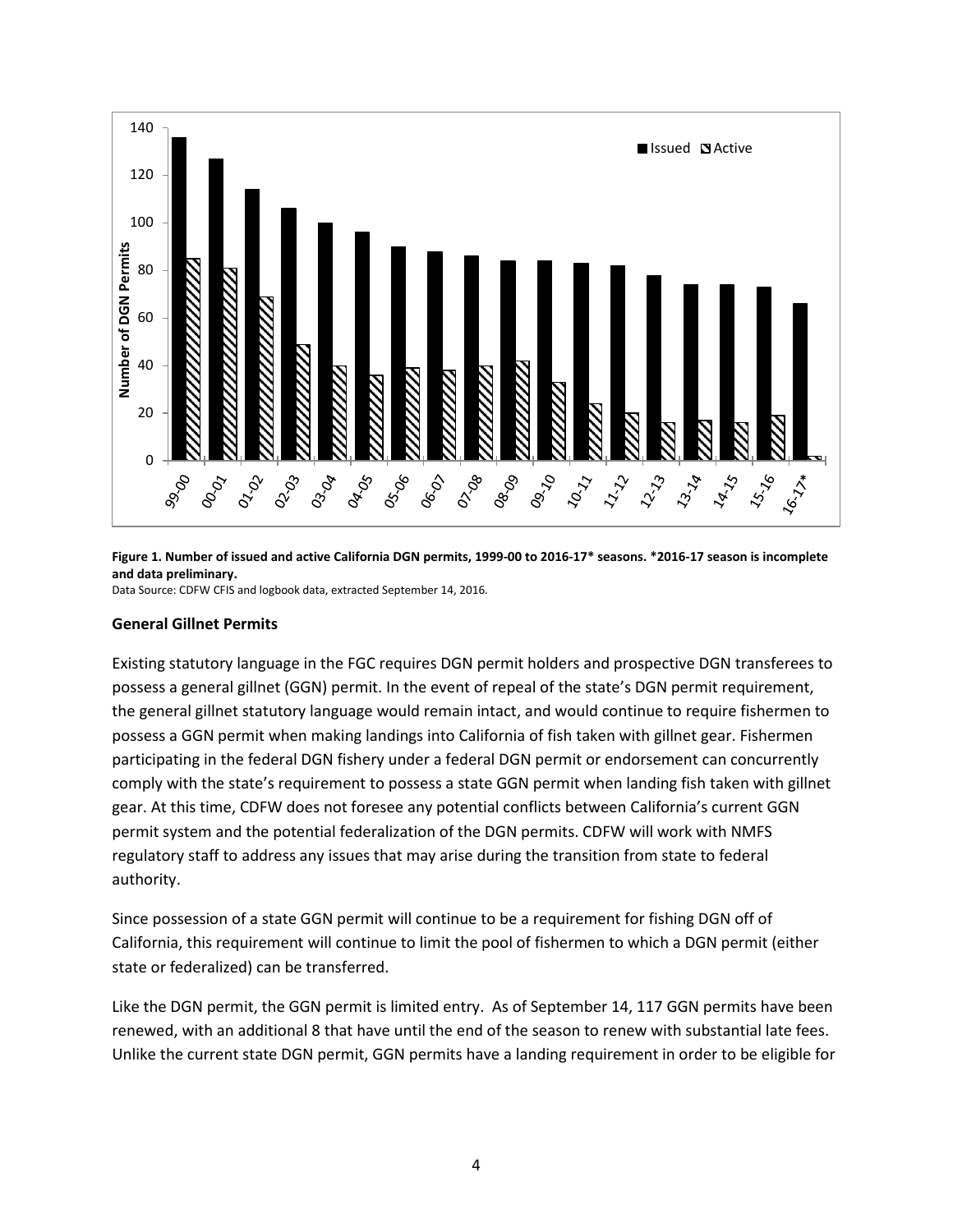transfer, requiring demonstrated landings in [1](#page-4-0)5 of the last 20 years<sup>1</sup>. This restrictive participation requirement substantially limits the number of permits available for transfer. Of the 117 current permits, only 29 were eligible for transfer as of the 2015-16 season.

Figures 2a, b and c show the fishing activity of these 74 permits individually, as well as the activity of previous permit holders who transferred their permit within the last three seasons. Activity is defined as a minimum of one landing of swordfish taken by large mesh DGN during a season (April  $1^{st}$  – March 31st of the following year). In all three figures, black cells indicate no DGN permit was held that season by that particular fisherman. Cells of any red shade indicate fishing activity while permitted, grey cells indicate permitted seasons with no fishing activity, and tan cells with a white numeral indicate the number of landings made with DGN gear during a season where a DGN permit was NOT held. There are possible reasons for these records, such as fishing as a crew member under another permit holder. See legend below figure 2c for further descriptions.

Figure 2a visualizes the fishing activity of permit holders who have currently renewed DGN permits for the 2016-17 season and have not received a permit through transfer in the last three seasons. It appears that activity is very unpredictable in most instances. Other factors such as participation in additional fisheries, oceanic conditions, and person decisions affect one's fishing history.

<span id="page-4-0"></span><sup>&</sup>lt;sup>1</sup> DGN transfer criteria per FGC 8561.5 require permittee to 1) have held permit for 3 years OR permittee is permanently injured or suffers serious illness that results in hardship OR permittee has died, 2) must transfer to a person who holds a valid GGN permit, and 3) pays transfer fee.

GGN transfer criteria per FGC 8681.5 require permittee to 1) have landings for 15 of the last 20 years OR permittee is permanently injured or suffers serious illness that results in hardship OR permittee has died, 2) must transfer to a person who otherwise meets permit requirements, and 3) pays transfer fee.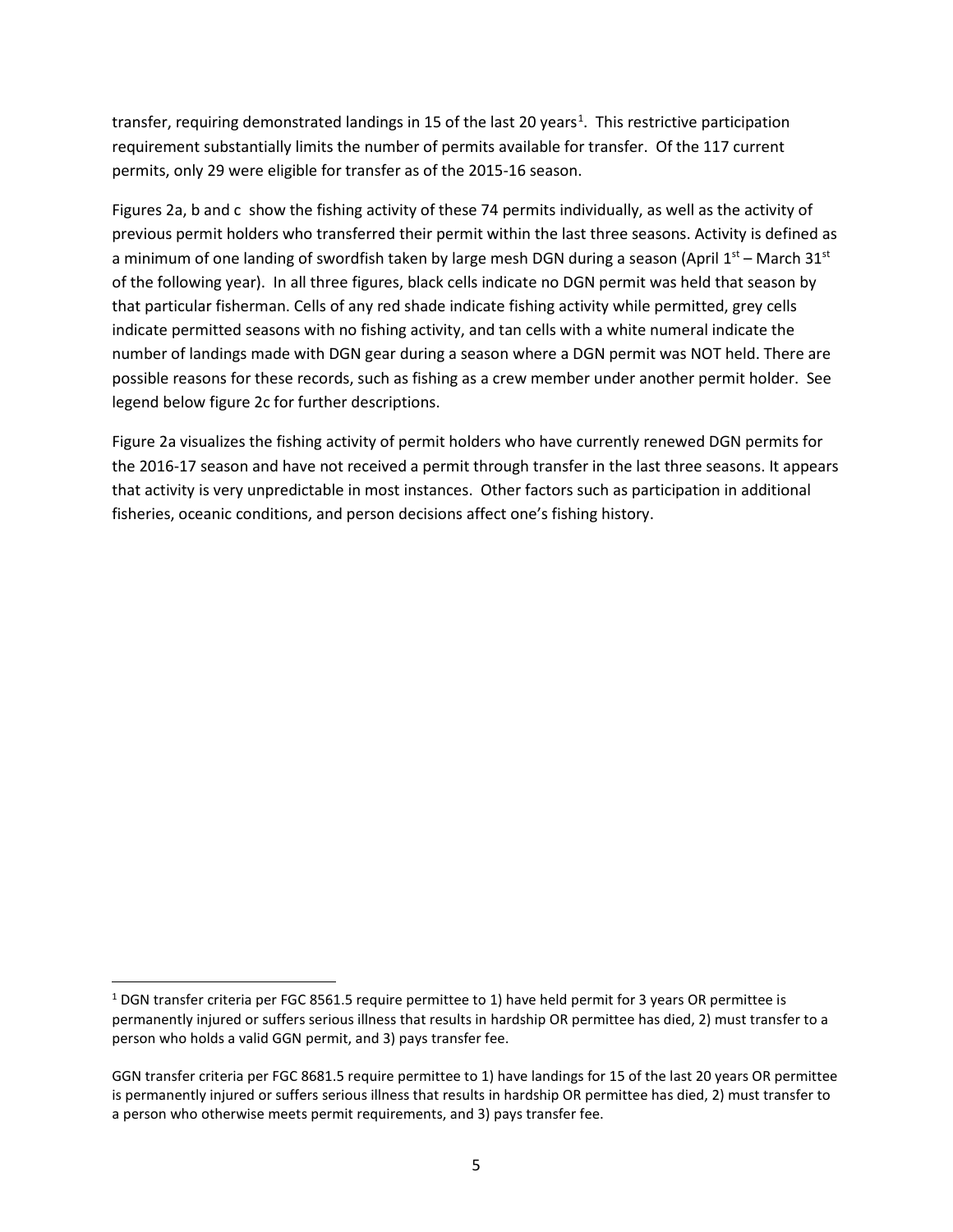

**Figure 2a. Activity of current (2016-17) DGN permits, current and past holders of permits transferred within the last three years, and 2015-16 season permit holders yet to renew this season.**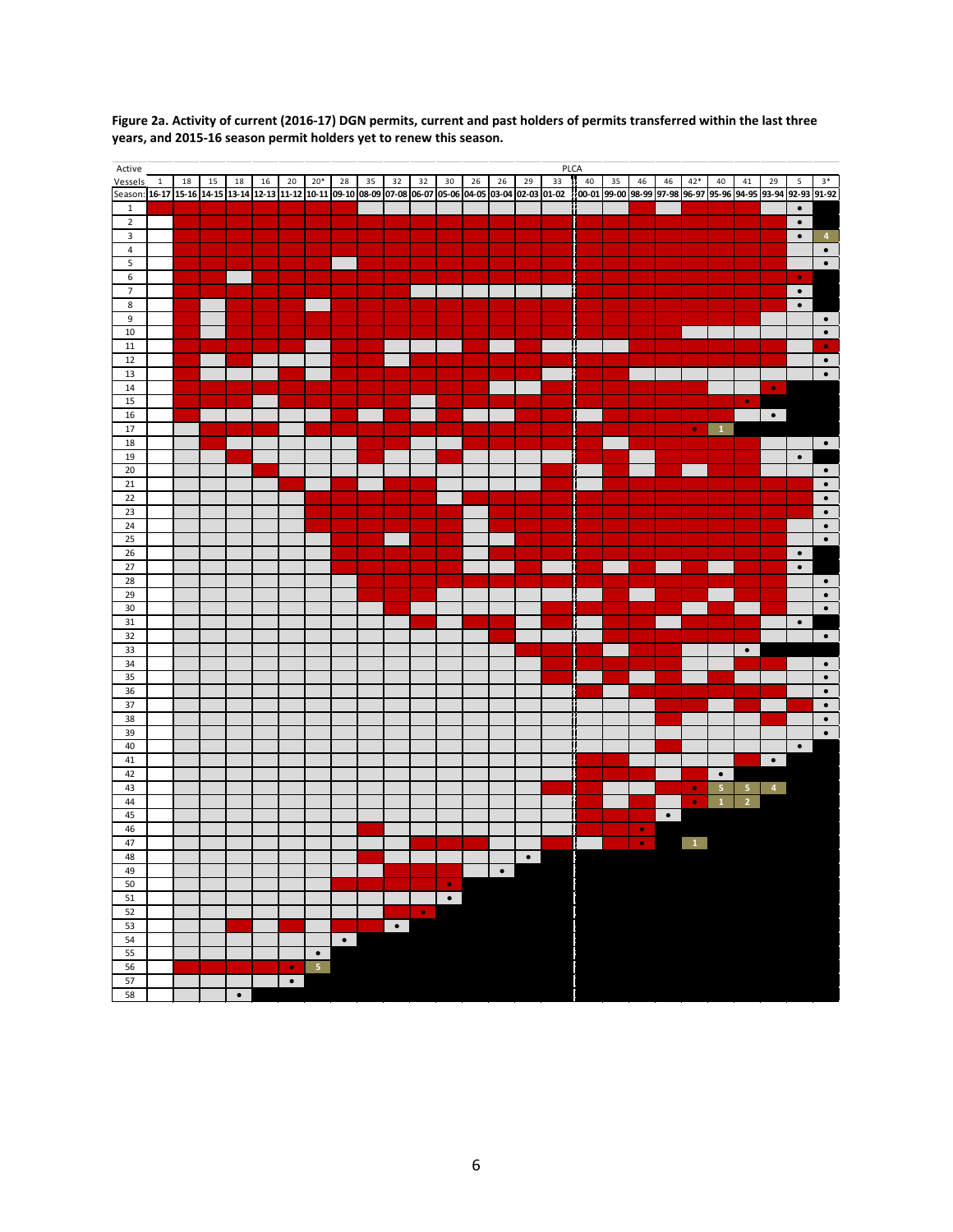| DGN PERMITS TRANSFERRED 2014-2016 & ORIGINAL PERMIT HOLDERS |                                       |    |  |  |  |
|-------------------------------------------------------------|---------------------------------------|----|--|--|--|
| 59T                                                         | 99                                    |    |  |  |  |
| 59                                                          | ٠                                     |    |  |  |  |
| 60T                                                         | 99<br>888                             |    |  |  |  |
| 60                                                          | $\bullet$                             |    |  |  |  |
| 61T                                                         |                                       |    |  |  |  |
| 61                                                          | ٠                                     |    |  |  |  |
| 62T                                                         | S.                                    | 88 |  |  |  |
| 62                                                          | $\bullet$                             |    |  |  |  |
| 63T                                                         | 1941                                  | 19 |  |  |  |
| 63                                                          | ٠                                     |    |  |  |  |
| 64T                                                         | 1990                                  | 88 |  |  |  |
| 64                                                          | $\bullet$                             |    |  |  |  |
|                                                             |                                       |    |  |  |  |
| 65T<br>65                                                   | <u> 1999 (Mars Mars </u><br>$\bullet$ |    |  |  |  |
|                                                             |                                       |    |  |  |  |
| 66T                                                         | W.                                    |    |  |  |  |
| 66                                                          | $\bullet$                             |    |  |  |  |

**Figure 2b. Activity of current and past holders of permits transferred within the last three years.**





# **Recommendations**

CDFW recommends that the Council adopt the HMSMT's proposed purpose and need and proceed with the federalization of DGN permits as described in Alternative 1 of the HMSMT report fo[r Agenda Item](http://www.pcouncil.org/wp-content/uploads/2016/08/J5a_HMSMT_Rpt_DGN_SEPT2016BB.pdf)  [J.5.a.](http://www.pcouncil.org/wp-content/uploads/2016/08/J5a_HMSMT_Rpt_DGN_SEPT2016BB.pdf) CDFW concurs with the analysis and considerations described by the team in the section regarding alternatives considered but rejected.

CDFW views the federalization of DGN permits as a first step in a multi-step process to continue developing the west coast swordfish fishery. At the June meeting, federalization was unanimously supported by those participating in California delegation discussions and in testimony provided to the Council on the floor, and it appears the process can be accomplished quickly and easily if wholesale assumption of the state's permit program is achieved via NMFS rulemaking. Federalization will allow for the Council to consider DGN fleet size, composition, participation requirements/latency and activity levels, transfer or expiration provisions, and trade-in or other permit endorsement configurations involving other gears in near-term future actions. It will also ensure that ideas surrounding DGN transition and Deep-Set Buoy Gear authorization remain connected in one discussion regarding swordfish permitting until a decision is made whether to decouple DGN management from that of buoy